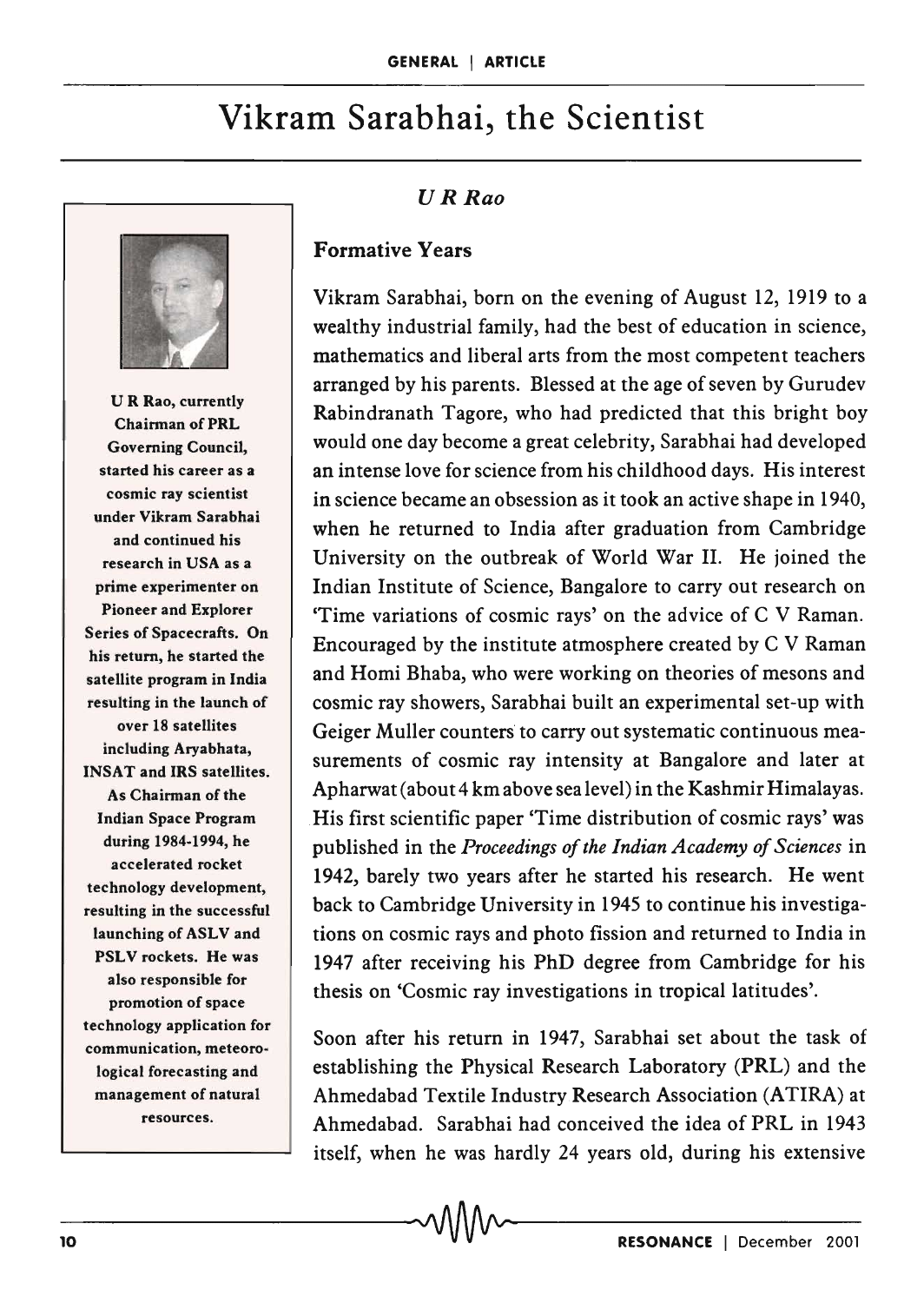interactions and discussions with K R Ramanathan, an eminent atmospheric scientist and Director of Poona Meteorological Observatory. With Ramanathan as the founder director of PRL and a small group of young research students like me, Sarabhai built up PRL into an outstanding institution dedicated to fundamental research in cosmic rays, aeronomy and space sciences. ATIRA, the first of the many institutions he built during the next two decades, was conceived as a think tank for the development of textile industry under his guidance.

PRL started functioning immediately, in two small rooms in the nearby M G College of Science pending the construction of its own building and facilities on a neighbouring plot of land provided by the Ahmedabad Education Society. After collecting enough funds, Sarabhai requested C V Raman to lay the foundation stone of the PRL building in 1952, which was done in the presence of Homi Bhaba, S S Bhatnagar and many other luminaries in the field of science. All the research activities in M G Science College were shifted to the new PRL campus in 1954, after it was declared open by none other than Jawaharlal Nehru.

## **Sarabhai the Scientist**

The study of small time variation of very high-energy particles (mesons and neutrons) constituting cosmic rays, needed highly sophisticated instrumentation. Sarabhai, with his students, immediately started setting up a number of cosmic ray telescopes for continuous monitoring of cosmic ray intensity using narrow angle Geiger Muller counter telescopes not only at Ahmedabad but also at Trivandrum, Kodaikanal and Gulmarg, in addition to a neutron monitor at Ahmedabad for measuring neutron intensity which is not affected by the temperature variations in the atmosphere. To avoid the ambiguities created by variations due to atmospheric changes, narrow angle inclined telescopes, inclined to the zenith at 45° east and west were also set up at Ahmedabad in the mid-fifties.

The study of small time variation of very high-energy particles (mesons and neutrons) constituting cosmic rays, needed highly sophisticated instrumentation.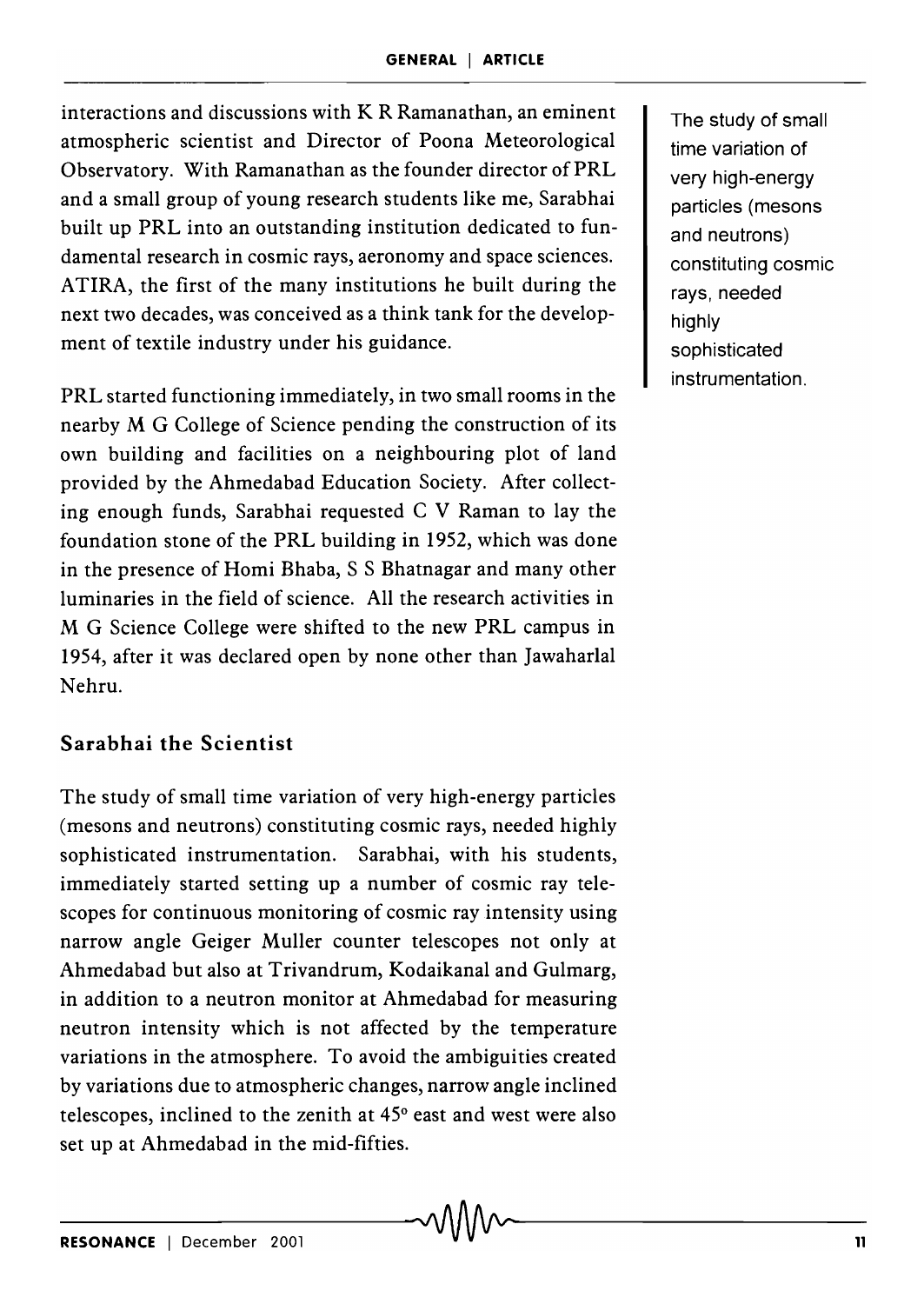Cosmic rays consist of very energetic protons and a smaller proportion of heavier particles, some of which have energies exceeding billion times more than what we can achieve in our most energetic particle accelerators.

Cosmic rays consist of very energetic protons and a smaller proportion of heavier particles, some of which have energies exceeding billion times more than what we can achieve in our most energetic particle accelerators. Even though they originate primarily in our own galaxy, they spend more than 2.5 million years in the interstellar space, interacting continuously with the magnetic fields before entering our solar system, as a result of which they completely lose their sense of original direction. Consequently the cosmic rays, entering our solar system are almost completely isotropic, having uniform intensity in all directions. However, as they encounter the interplanetary magnetic fields within our own solar system, they undergo significant variations losing their isotropy once again. Thus by the mid fifties it became clear that careful measurement of the variations in the intensity of cosmic rays both in time and space, even though of the order of 1% or less, can be used as valuable tracers to obtain information on the electromagnetic state of the interplanetary space.

It was at this time, the existence of a continuous outflow of ionized particles from the Sun into the interplanetary space was proposed by Parker of Chicago University, even though suspected a few years earlier by Biermann from the comet tail observations. The discovery of solar wind or the stream of ionized particles continuously oozing out of the Sun with supersonic velocities varying from 300-2000 km/sec by Mariner II and their effect on the Earth's magnetic field by Snyder and this author clearly established Parker's idea. The interplanetary space, which was once, considered a vacuum became the most interesting laboratory filled with solar plasma and magnetic field irregularities. *In situ* observations of the solar wind and magnetic field fluctuations in the interplanetary space using space probes had also confirmed the presence of a boundary called magnetosphere at about 60,000 kms away from the Earth along the Sun-ward direction, due to the pressure exerted by the Earth's own magnetic field, confining the Earth within a magnetic cavity called magnetosphere. The solar wind flows round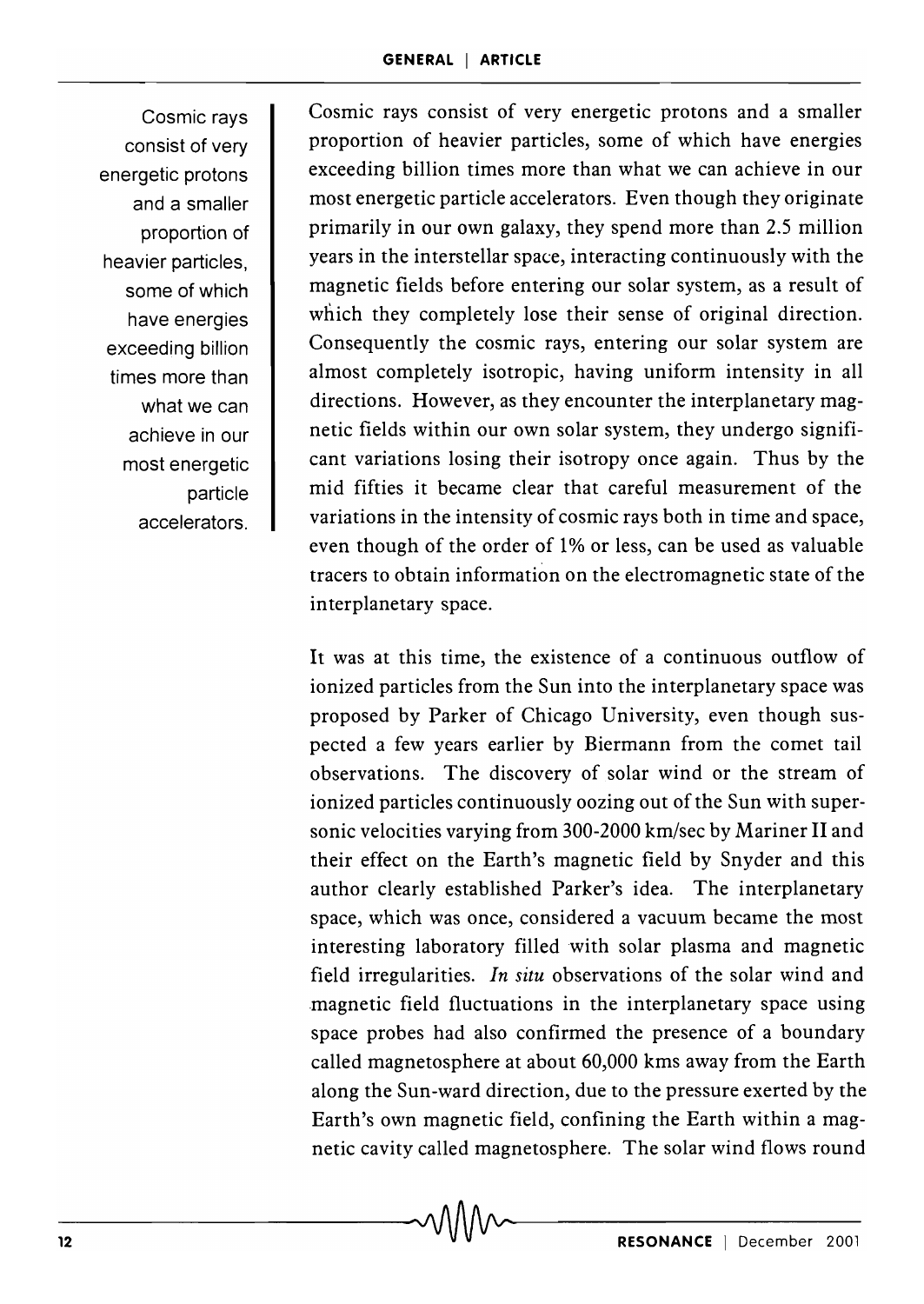the magnetosphere to form a long tear shaped tail along the dark side of the Earth. While within the magnetosphere the Earth's magnetic field exerts dominant influence, outside the magnetosphere it is the solar wind plasma and the interplanetary magnetic field, which modulate the cosmic ray particles. The modulation of cosmic ray intensity due to the influence of the radially blowing solar wind carrying with it the frozen magnetic field, manifests itself as minute diurnal and semi-diurnal to 27 day, 11 year and 22 year cycle of variations in addition to the sporadic large decreases named after Forbush and violent increases due to the emission of particles during intense flares on the Sun. Variations in the intensity of cosmic rays in space and time thus became the most important probes to study and understand the fascinating dynamics of the interplanetary space between the Sun and the Earth.

Detection of the minute diurnal and semi-diurnal (24 hour and 12 hour periodicity) changes using ground based cosmic ray measurements required a thorough understanding of the changes introduced by pressure and temperature variations in the atmosphere, which were of the same order of magnitude and sometimes even larger than the effect they were trying to study. As Sarabhai used to say, it was like listening to music in a noisy atmosphere, which though difficult to discern, was highly rewarding as it provided the clue to what was happening in space. The measurements carried out by Sarabhai and this author using east and west pointing telescopes inclined at 45° to the zenith, both being. equally subjected to the influence of atmosphere, unambiguously established the presence of diurnal and semi-diurnal variations in cosmic rays. To relate these variations in cosmic rays to the electromagnetic conditions in space, and to the exact direction in space these rays come from, it was necessary to understand and correct for the bending of these rays in the Earth's magnetic field. Extensive and painstaking calculations carried out by this author at the Massachusetts Institute of Technology, USA (MIT) in association with McCracken, finally resulted in understanding the diurnal and

Variations in the intensity of cosmic rays in space and time thus became the most important probes to study and understand the fascinating dynamics of the interplanetary space between the Sun and the Earth.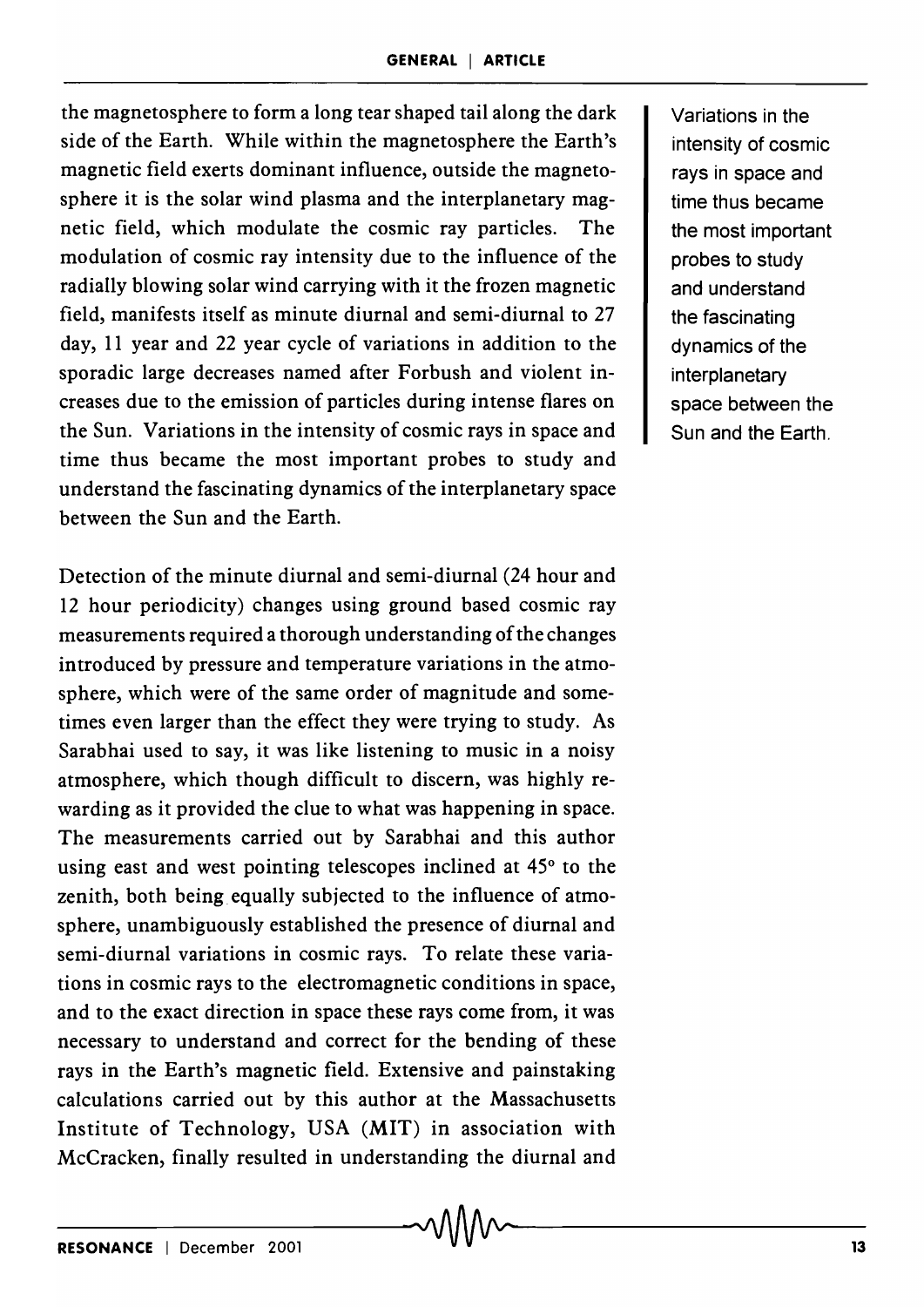Sarabhai along with his students carried out extensive studies of the day to day changes of cosmic ray intensity, which provided the instantaneous snap shot of the highly varying electromagnetic state of the interplanetary space.

semi-diurnal variations of cosmic rays as due to the azimuthal streaming of these particles caused by the corotating solar wind with frozen in magnetic field.

Sarabhai along with his students carried out extensive studies of the day to day changes of cosmic ray intensity, which provided the instantaneous snap shot of the highly varying electromagnetic state of the interplanetary space. Recognising the importance of the changing magnetic field irregularities on the Sun and their effect on the interplanetary space, Sarabhai decided to collaborate with MIT in setting up a giant meson monitor at Chacaltaya, Bolivia at a height of about 5340 meters above sea level to study very short period variations of 1-30 cycles per hour in the cosmic ray intensity. With these observations he and his group were able to establish a complete correspondence in spectral changes in interplanetary space, magnetosphere and in cosmic rays measured on Earth.

Sarabhai very quickly recognised that the solar winds emanating from different regions of the Sun will have different velocities, taking the cue from the highly varying intensity of green coronal line emissions, which originate in different regions of excitation in the solar corona. He worked out the implications of the non-uniform solar wind particularly as the fast plasma overtakes the preceding solar plasma creating shock transitions and turbulent conditions. The effect of such shock transitions on cosmic ray intensity, some of which often last for several months, led him to propose a new mechanism for explaining 27 day recurrent effects and the so-called large Forbush decreases of cosmic ray intensity observed in space and on the ground.

In the last few years Sarabhai's interest shifted to the study of fluctuations in the geomagnetic field and their origin. Using the data from the precise measurements of the horizontal component of the geomagnetic field  $(H)$  from several low latitude observatories across the world, he and his group studied, in great detail, the diurnal changes in  $H$ , which usually reaches a maximum value around noon and a minimum during the night.  $mum$  value around noon and a minimum during the night<br>mum value around noon and a minimum during the night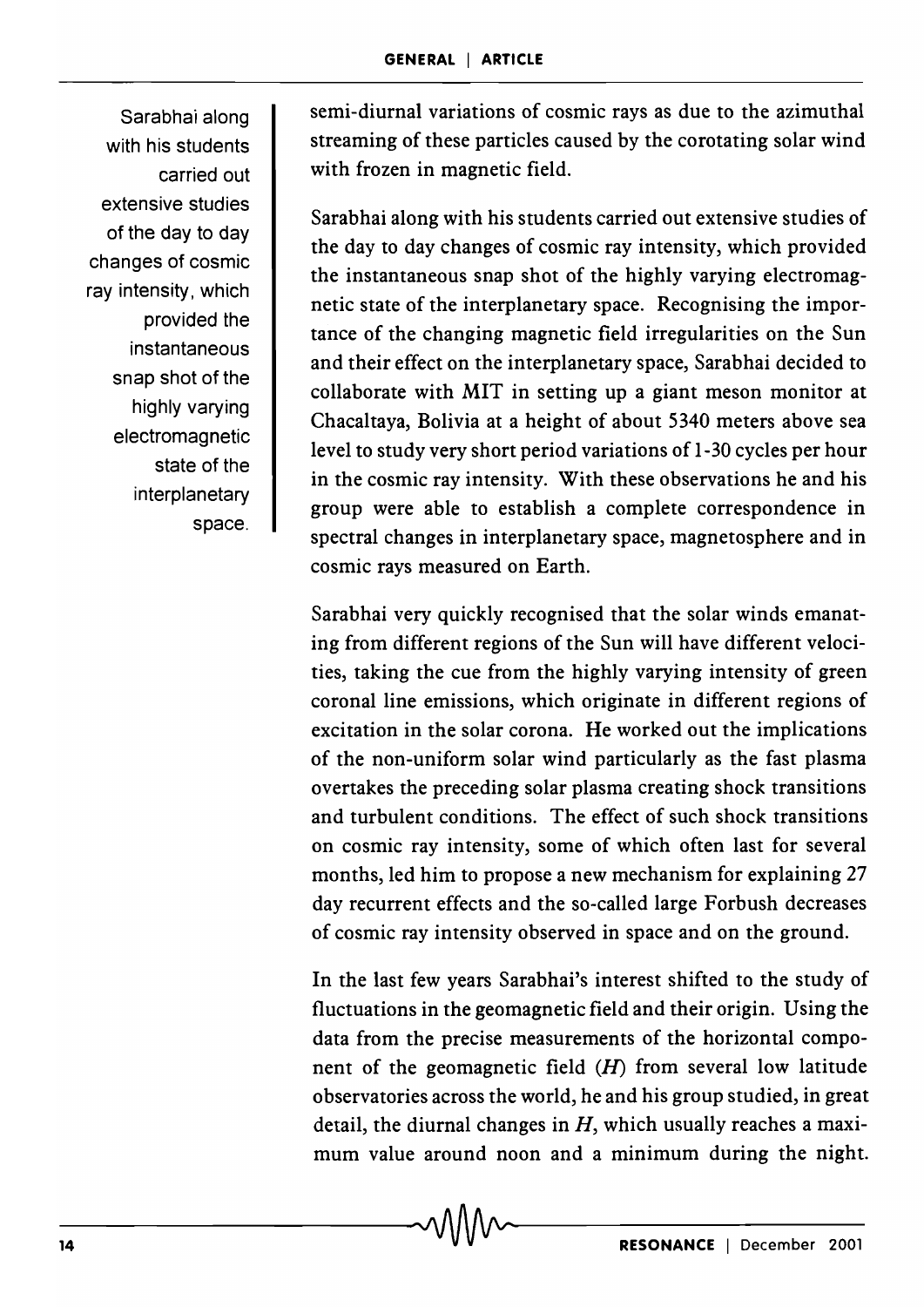These studies led them to correctly interpret that a considerable part of the changes in  $H$  is due to the changes in the current system at the magnetopause and in the magneto-tail, induced by the changes in the interplanetary solar wind plasma.

The extraordinary pace of research carried out by Sarabhai and his colleagues established PRL as an outstanding research institution attracting increasing support from CSIR and the Department of Atomic Energy (DAE). The school of cosmic ray scientists set up by him, undoubtedly one of the best in the world, achieved international recognition. PRL nurtured by Sarabhai along with Ramanathan whose scientific interests in aeronomy, radio astronomy, meteorology and atmospheric physics complemented Sarabhai's own interests, became an unique institution for carrying out space science research. He was elected as the Secretary of the internationally instituted Subcommittee on Cosmic Ray Intensity Variations (SCRIV) and also as a member of the cosmic ray commission of the International Union of Pure and Applied Physics (IUPAP).

From the studies carried out at PRL and elsewhere it became clear that practically in every part of the universe, except on the surface of the Earth, hydromagnetics clearly dominated the physical phenomena. These developments naturally led Sarabhai to propose the inclusion of systematic worldwide study of cosmic ray variations with standard equipment as a part of the International Geophysical Year (IGY) study, which was enthusiastically accepted. The importance of carrying out space observations in all wavelengths from infrared, optical, ultraviolet, radio waves to X-rays and gamma rays, unhindered by the Earth's atmosphere was already well-established. Worldwide observations of cosmic ray variations and their significance in unravelling the electromagnetic state of the interplanetary space, clearly established the need to have concurrent observations of particles, radiation and magnetic field, both in space and time, to understand interplanetary dynamics. As direct *in situ* measurements in space became accessible, with the advent of the satellites and deep space probes after the coming of the space age The extraordinary pace of research carried out by Sarabhai and his colleagues established PRL as an outstanding research institution.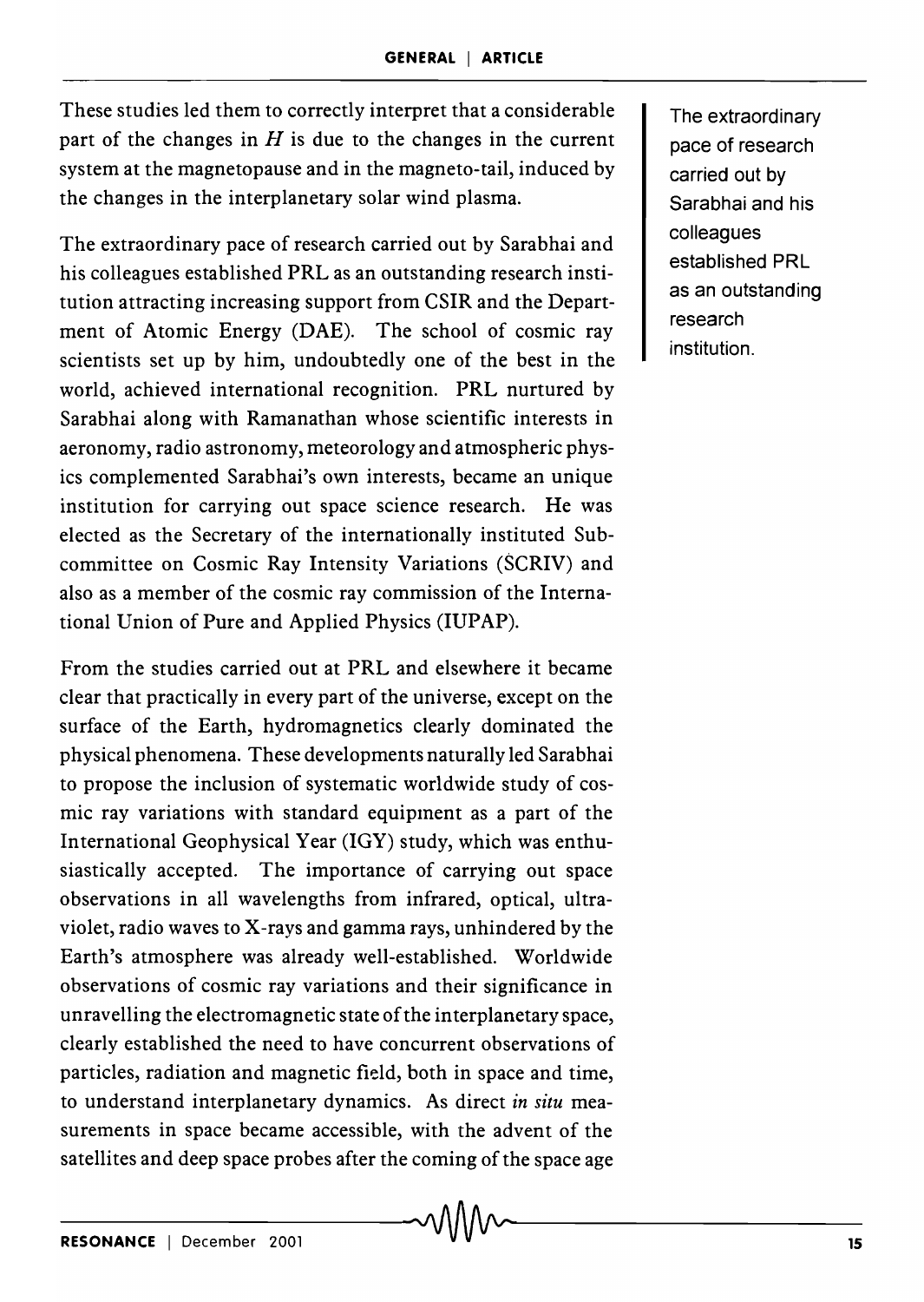While Sarabhai with his deep and abiding interest in pure science made it the central theme of his life, his inborn multifaceted character found its expression in extending the benefits of science to all aspects of socio-economic development.

in 1957, Sarabhai's interest naturally led him to initiate a dynamic space programme in India and in this process making the Physical Research Laboratory the cradle of the Indian Space Programme.

## **Multifaceted Personality**

While Sarabhai with his deep and abiding interest in pure science made it the central theme of his life, his inborn multifaceted character found its expression in extending the benefits of science to all aspects of socio-economic development. He excelled as an Institute builder and was involved in nurturing over 30 institutions, covering both public and private sectors. Without compromising on his love for basic sciences, he took on additional responsibilities, working against time, as if he was aware of the short time he had in which he had to compulsively achieve his goals. He had a shining vision, in which we as his students and young colleagues fully shared  $-$  a vision for enabling India to leap frog into the future through the adoption of appropriate technologies. In his own words "A positive approach out of our predicament lies in finding solutions where the particular disadvantage of developing nations, which is that they have little to build on, is made an asset rather than a liability. It is necessary for them to develop competence in advanced technologies and to deploy them for the solution of their own particular problems, not for prestige, but based on sound technical and economic evaluation involving commitment of real resources".

In 1962, COSPAR had pointed out that "The equatorial region has special scientific interest for meteorology and aeronomy. In particular, the magnetic equator is highly significant in the investigation of the Earth's magnetic field and the ionosphere". Considering that the magnetic equator passes over South India and the equatorial electro-jet phenomena, confined to a narrow region over the magnetic equator, has tremendous influence on the dynamics of the equatorial ionosphere, Sarabhai decided to establish The Equatorial Rocket Launching Station (TERLS) at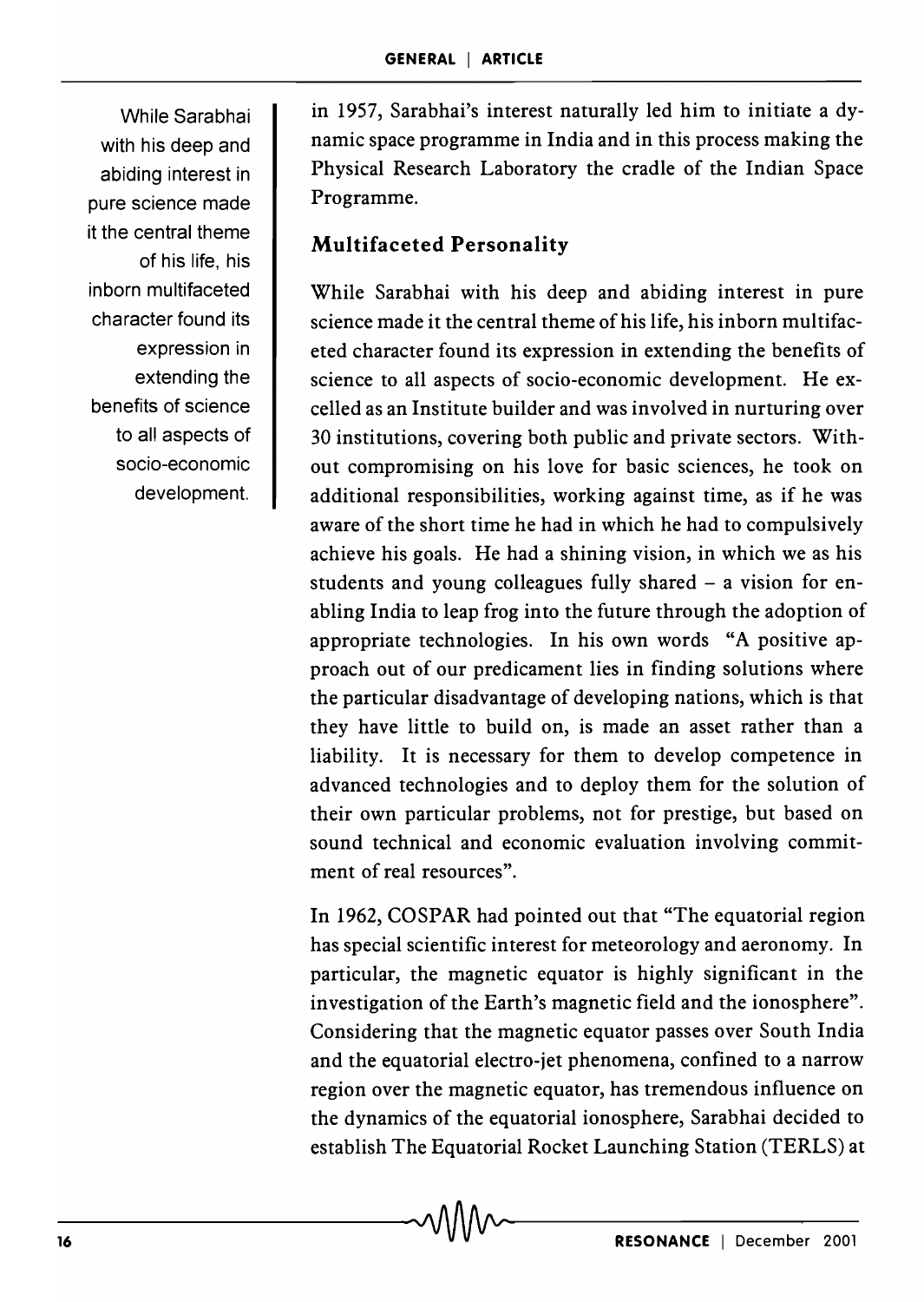Thumba, near Thiruvananthapuram for carrying out aeronomy and astronomy experiments. Convinced of the need to develop in digeneous competence in space technology, the immense practical benefits of which in the fields of communication, education and management of natural resources were already clear, Sarabhai established the Space Science and Technology Centre in Thumba to begin work on rocket technology. In his speech delivered at the dedication ceremony of TERLS in 1968, Sarabhai elaborated his vision as follows: "We do not have the fantasy of competing with the economically advanced nations in the explorations of the moon or the planets or manned space flight. But we are convinced that if we are to playa meaningful role nationally, and in the community of nations, we must be second to none in the application of advanced technologies to the real problems of man and society, which we find in our country". His vision on the development of space technology and its extensive application for the betterment of society continues to be the guiding light of our space programme even today.

Sarabhai's scientific contribution cannot be judged only by the quantum of scientific research papers he wrote - rather by the impact of his ideas and the enormous influence he had in shaping not only his students but also institutions, programmes and thoughts with which he was associated. The dynamism and purposefulness he infused, contagious enthusiasm and inspiration he transmitted and the deep concern and love for people he showed made a strong impact on his close colleagues and the institutions he built. Bruno Russi, the celebrated scientist from MIT with whom Sarabhai collaborated, very aptly summed up Sarabhai's contribution to science at the special session of the cosmic ray conference held at Denver in 1972 as "I believe that the stature of Vikram Sarabhai as a scientist depends not so much on any specific achievement as on the unique character of his scientific personality. For him scientific research was an act of love towards nature. He had an almost uncanny capability to absorb and store in his mind a vast amount of experimental and theoretical data. Having done that and guided by what I am

Sarabhai's vision on the development of space technology and its extensive application for the betterment of society continues to be the quiding light of our space programme even today.